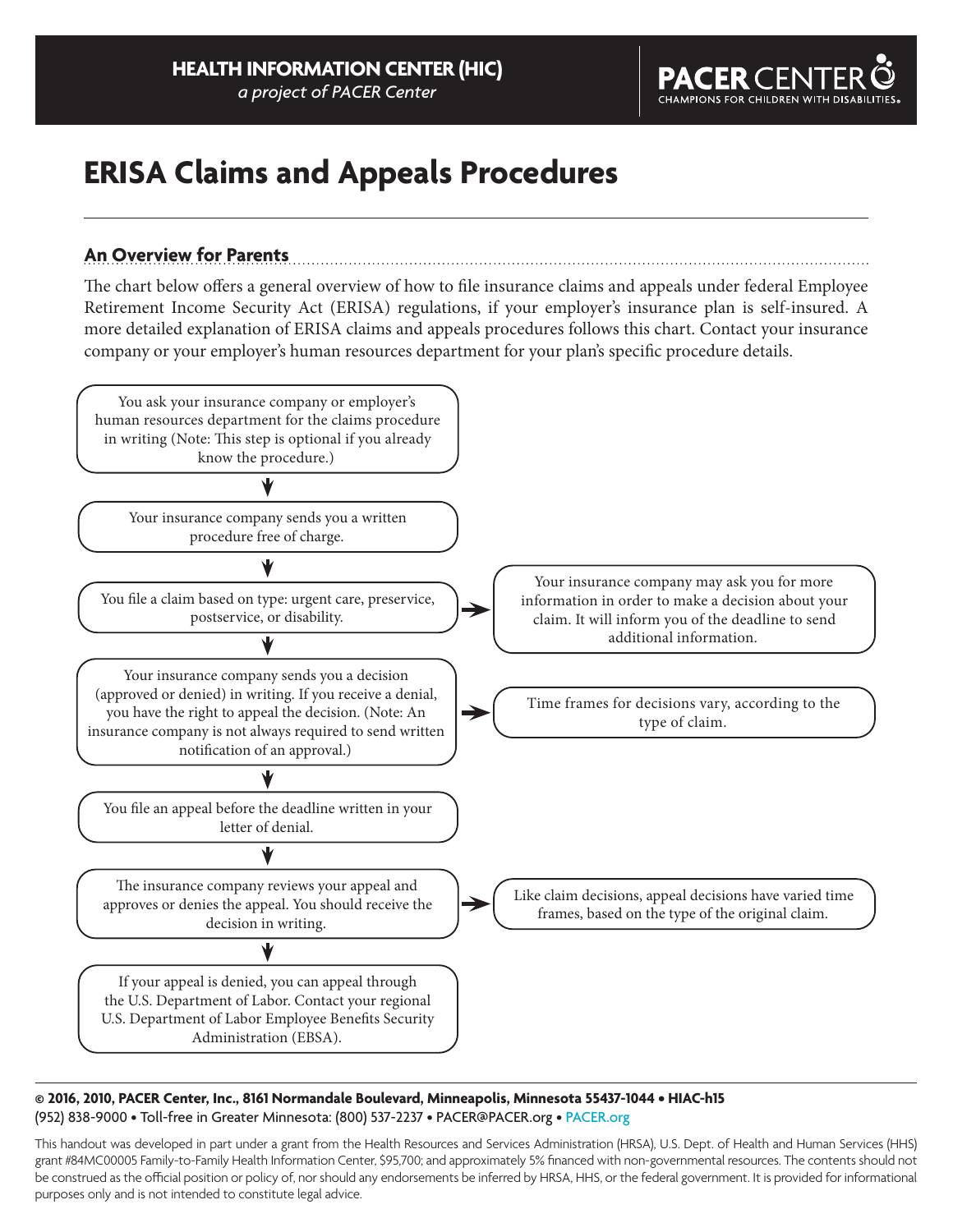## **ERISA Claims and Appeals Procedures**

The federal Employee Retirement Income Security Act (ERISA) sets the national standards for the claims and appeals procedures of private employer-based (self-insured) health insurance. Insurance plans may also be called health plans which means that insurance through your employer must, at the minimum, provide the protections set out in ERISA. ERISA does not currently apply to individually purchased insurance plans.

#### **Summary Plan Description**

When you qualify for self-insured insurance coverage through work, your employer must give you a Summary Plan Description (SPD), which includes details about your insurance plan.

#### **Filing a Claim**

#### **Procedure**

First, check your Summary Plan Description to see if your insurance plan includes the benefits for which you are filing a claim. Your Summary Plan Description also outlines requirements other than filing a claim that you must do in order to receive the health service. These requirements could include paying a co-pay, deductible or co-insurance. Your plan must have a claim-filing procedure. The Summary Plan Description outlines the procedure and the steps you must follow to file a claim for benefits. You cannot be charged to file a claim. If you do not understand your benefits or the claim procedure as written in the Summary Plan Description, contact the employee benefits administrator in your employer's human resources department for help. Ask for written information on the procedure.

#### **Timing**

Insurance companies make claims decisions within specific time frames based on the type of claim filed. Your insurance plan must state whether the insurance company will or will not provide the benefits within 90 days. Your plan may include an extension for claim decisions in special circumstances if the insurance company tells you about the extension within the first 90 days.

In addition to the general 90-day rule, ERISA sets other time frames for claims decisions based on the type of claim. The following are the decision deadlines for specific types of claims, unless there is an extension for special circumstances:

- **Urgent care claims 72 hours**
- **Preservice claims (before treatment) 15 days**

 This is similar to preauthorization, when approval is needed before proceeding with a treatment or procedure

- **Postservice claims (after treatment) 30 days**
- **Disability claims 45 days**

*(The number of days listed above includes weekends and holidays.)*

#### **Extensions**

Your insurance plan may have an extension in special circumstances. The insurance company must inform you in writing (1) that it needs an extension, (2) why it needs the extension, (3) what additional information it may need from you, and (4) when you can expect a decision. Like claims, extensions in special circumstances have a general 90-day maximum time limit, but the time frames may vary based on the type of claim. For both preservice and postservice claims decisions, the extension period is up to 15 days. Disability claims can have up to two separate 30-day extensions.

ERISA has specific time frames during which you must file additional information requested by your insurance company. These time periods vary, based on the type of claim filed. The letter you receive requesting additional information should inform you of the deadline for filing that information.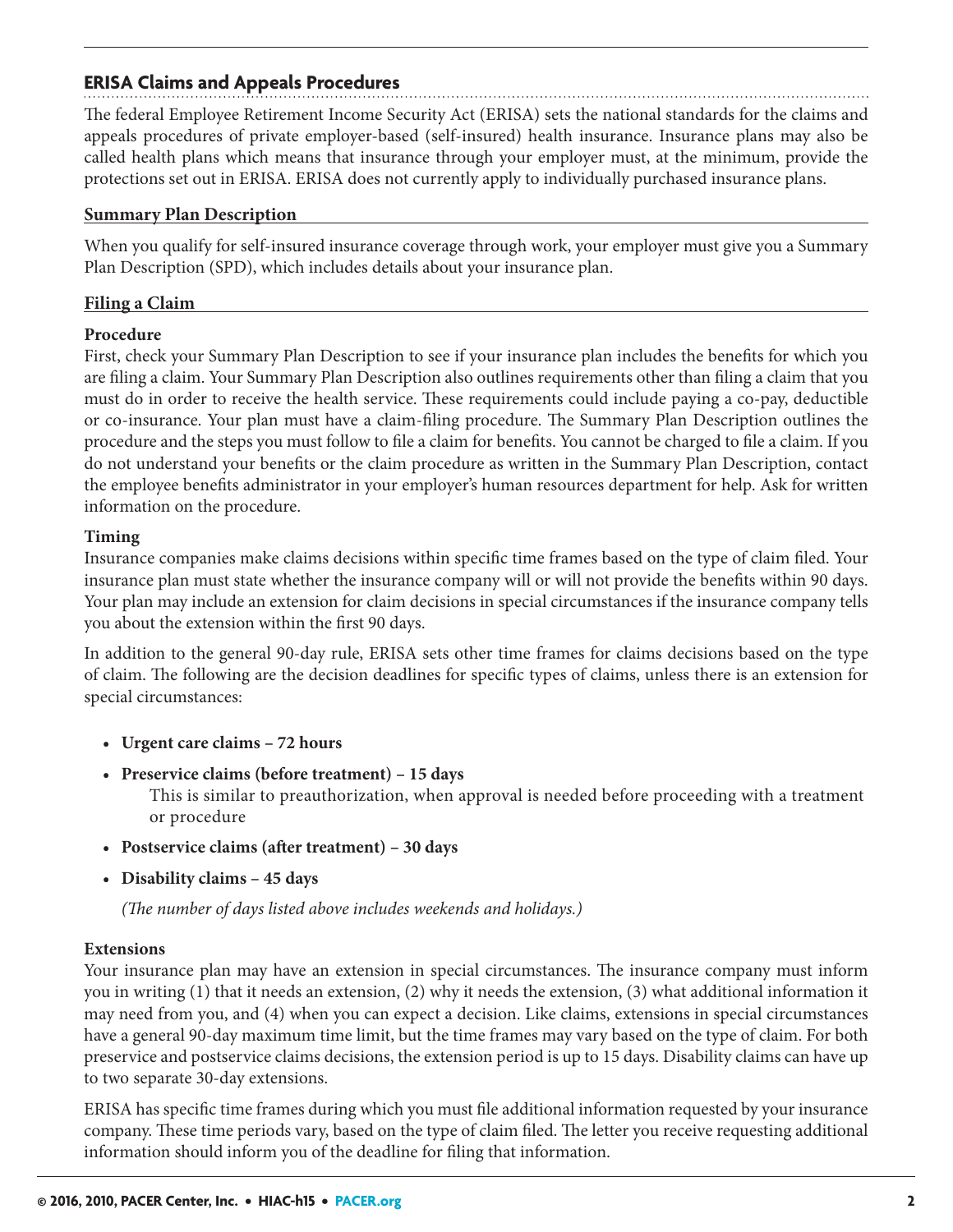- For urgent care claims, if additional information is needed, you must be notified within 24 hours, and have at least 48 hours to respond.
- For pre and post service claims, you must be given at least 45 days to supply additional information, and the plan must inform you of their decision within 15 days of receiving that information from you.
	- ◉ If the time in which the plan has to make their decision comes first, they must make their decision, or request an additional 30 days.
	- ◉ Any further extensions require your approval.

#### **No Decision**

If your insurance company does not tell you its decision for the original claim filed, even after the extension deadline, contact the company and ask for the decision in writing. If it does not send a decision in writing, contact your regional Employee Benefits Security Administration (EBSA) office for assistance in receiving a formal approval or denial from your insurance company.

### **Denied Claims**

If your claim has been denied, then your insurance company must send you a written or electronic notice. The notice must tell you:

- 1. The specific reason for the denial
- 2. The insurance plan's provisions on which the denial is based
- 3. What additional information might be necessary for the company to consider the original claim
- 4. How to submit the denied claim for an appeal review
- 5. How to file for an external appeal for non-grandfathered plans.

#### **Appeal Procedure**

Your insurance plan must include a full and fair review procedure. If your claim is denied, you have the right to appeal the decision. Your Summary Plan Description should explain how the appeal procedure works. At the least, the plan's appeal procedure must let you or your authorized representative do the following:

- 1. Request a review in writing
- 2. Review relevant documents
- 3. Submit issues and comments in writing

### **Filing an Appeal**

To file an appeal, follow the appeal procedure of your insurance plan. You can ask for the appeal procedure in writing from the company. Your insurance company may set a deadline for you to appeal its decision. This means you must submit your written request for an appeal before the deadline or lose your chance to appeal. The deadline for filing an appeal must be at least 60 days from when you received notice of the claim denial. Also, the letter of denial for the original claim should state the deadline for filing an appeal. You cannot be charged for filing an appeal.

#### **Appeals Decision**

Like claims decisions, the decisions for appeals have specific time frames based on the type of original claim. The insurance company must make an appeal decision, in general, no later than 60 days after it receives your appeal notice. Appeals decisions, like original claims decisions, have different timelines based on the type of claim. The company may ask for an extension in special circumstances. If there is an extension, the company must make a decision no later than 120 days after receiving your request for review. If the plan needs an extension, the company must tell you in writing.